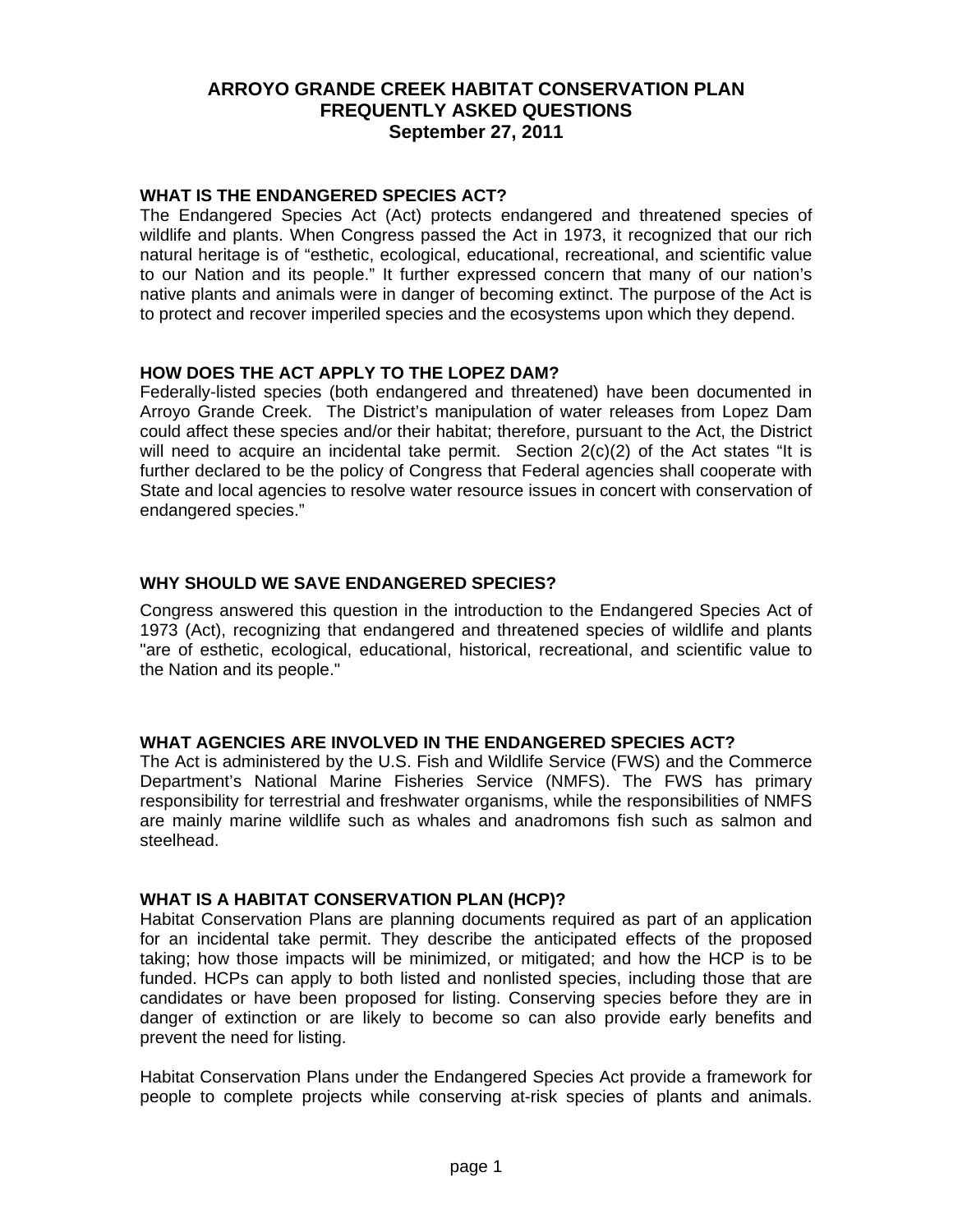Congress envisioned Habitat Conservation Plans as integrating development and landuse activities with conservation in a climate of cooperation.

HCPs reduce conflicts between listed species and economic use or development activities, allowing for the development of "creative partnerships" between the public and private sector which make the process work for both landowners and species. Species benefit too, which is another strength of the HCP process. It often expands the focus from conserving a single species to looking at the ecosystem as a whole, and that can often keep species from declining long before they may need to be considered for listing. Thus, the HCP process provides many opportunities for willing owners of natural resources to make positive contributions to the conservation of species and their habitats. This allows landowners to become true partners in the conservation of our precious natural heritage.

#### **WHAT IS AN INCIDENTAL TAKE PERMIT?**

An incidental take permit is required when non-Federal activities will result in "take" of threatened or endangered wildlife. Take is defined as "to harass, harm, pursue, hunt, shoot, wound, kill, trap, capture, or collect or attempt to engage in any such conduct." An HCP must accompany an application for an incidental take permit. The purpose of the habitat conservation planning process associated with the permit is to ensure there is adequate minimizing and mitigating of the effects of the authorized incidental take. The purpose of the incidental take permit is to authorize the incidental take of a listed species, not to authorize the activities that result in take.

### **WHAT AGENCIES ARE INVOLVED IN THE HCP?**

- U.S. Fish and Wildlife Service oversees the protection and conservation of the California red-legged frog and tidewater goby;
- National Marine Fisheries Service oversees the protection and conservation of steelhead;
- San Luis Obispo County Flood Control and Water Conservation District Zone 3 will need to complete an HCP that satisfies both agencies' requirements for each species.

### **WHY ARE WE DOING AN HCP?**

Federally-listed species (both endangered and threatened) have been documented in Arroyo Grande Creek. Any future activities that could affect these species and/or their habitat will require an incidental take permit.

The HCP is necessary to comply with the Act (Federal law) and is a prerequisite of a State-required amendment to the project's water rights permit. Once the HCP is approved the District will implement a downstream water release program designed to provide on-going water supplies to Zone 3 agencies as well as avoid adverse impacts to listed species.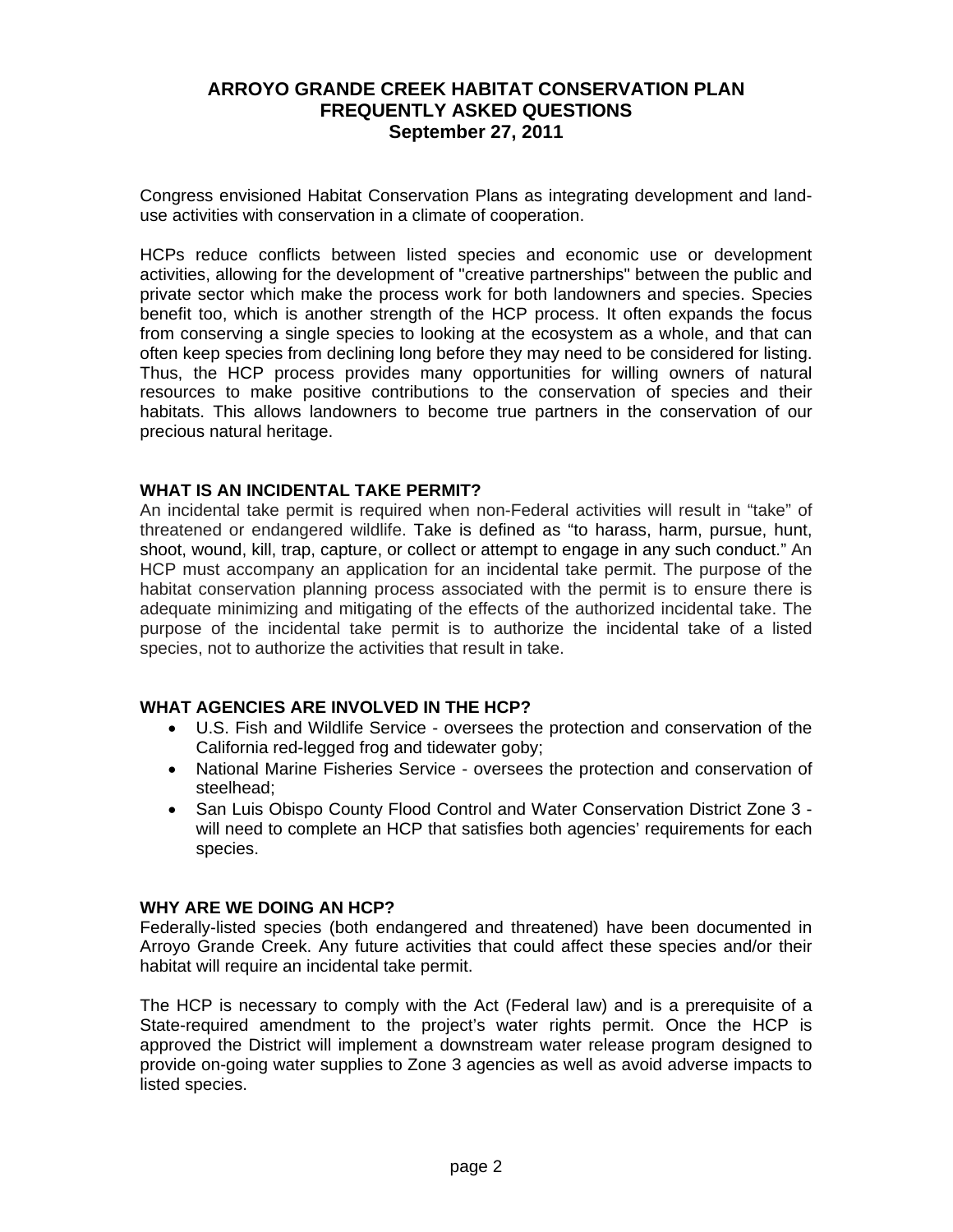Violations of the Endangered Species Act (ESA) can result in criminal penalties of up to one year in prison and \$50,000 in fines. Civil penalties of up to \$25,000 for each violation may also be imposed. Private citizens may bring actions against other individuals or government entities for violations of the ESA.

Additionally, San Luis Obispo County has numerous federally listed species and almost any project affecting a water source could affect these species. Future coordination with the Services will be required for several other projects that the District and/or the Public Works Department may propose.

### **CAN AN INCIDENTAL TAKE PERMIT BE ISSUED WITHOUT AN APPROVED HCP?**

The Services cannot issue a temporary incidental take permit prior to the completion of an HCP. The Services are mandated to only issue 'take' of listed species once they've analyzed the project impacts and made a jeopardy determination. In summary, the federal government may authorize takings of protected species that do not jeopardize the continued existence of the species if (1) the takings occur as part of an otherwise legal action, and (2) the taking results from an activity subject to an approved HCP. The regulations provide for no other methods.

## **WHICH ENDANGERED SPECIES ARE FOUND IN THE PROJECT AREA?**

Steelhead, California red-legged frogs, and tidewater gobies have been found in Arroyo Grande Creek. It is yet to be determined where the project boundary will end; either upstream of the Arroyo Grande Creek Lagoon or extend the boundary to the mouth of the Pacific Ocean. The boundary limit will determine whether or not the HCP will include the tidewater goby which has not been found upstream of the Arroyo Grande Creek Lagoon.

### **WHAT IS THE DIFFERENCE BETWEEN SECTION 7 & SECTION 10 OF THE ENDANGERED SPECIES ACT?**

Incidental take can be permitted via two sections of the ESA: Section 7 or Section 10.

Section 7 applies only to projects with a Federal nexus. A Federal nexus is when a Federal agency funds, authorizes or carries out the program or project.

Section 10 applies to non-Federal actions and is available to private landowners, corporations, Tribal governments, State and local governments, and other non-Federal landowners.

The Arroyo Grande Creek HCP addresses the operation and maintenance of the Lopez Dam, including its water releases. The project participants and/or applicants are the San Luis Obispo County Flood Control and Water Conservation District Zone 3 and the State Water Resources Board. There is no Federal involvement with this project (e.g., no Bureau of Reclamation, Federal Energy Regulatory Commission, or Army Corps of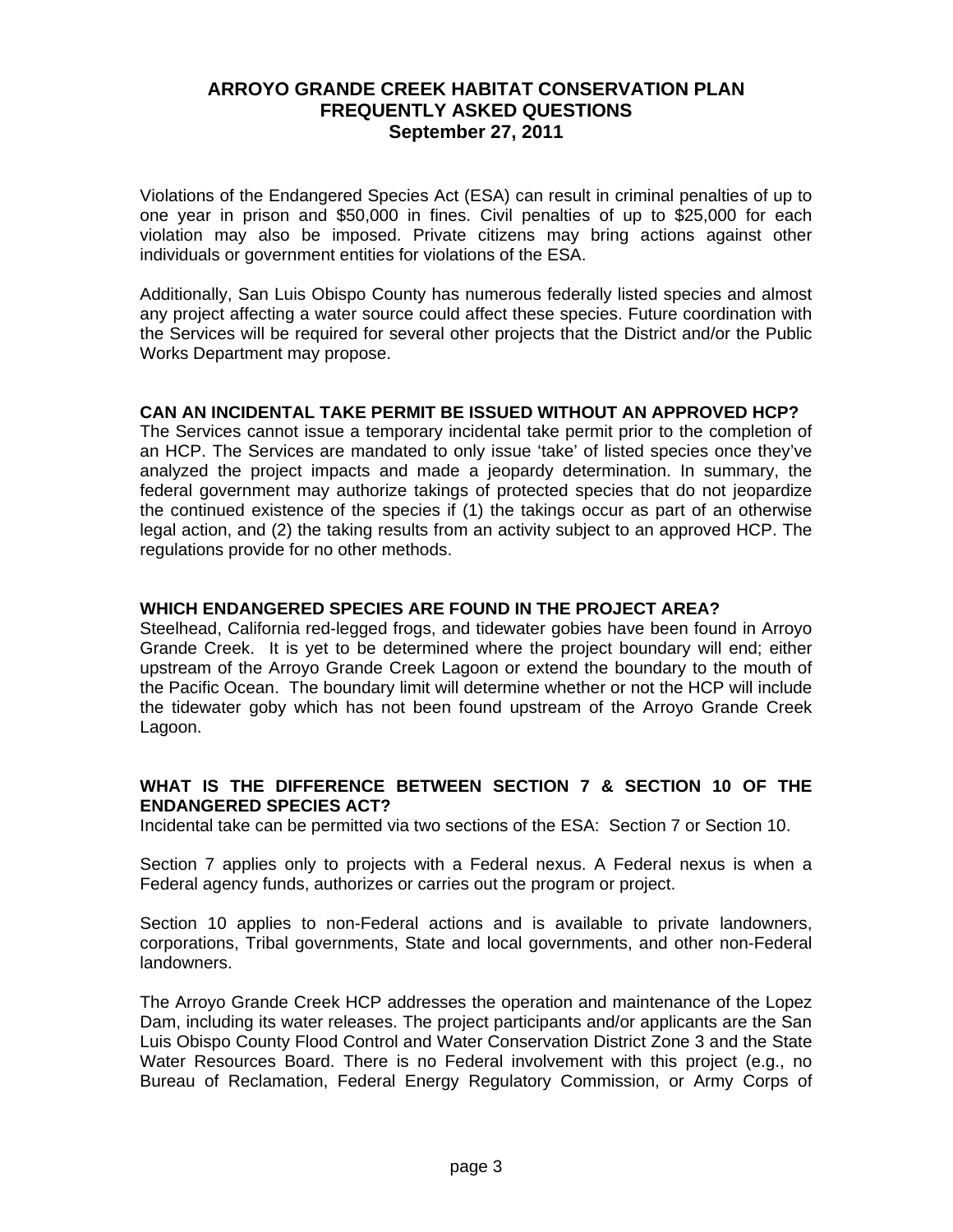Engineers). Because the project does not have a Federal nexus, we must seek take authorization via Section 10 of the ESA.

There are benefits associated with Section 10 process versus Section 7. Typically, Section 10 permits are longer lived (up to 100 years) where as Section 7 take authorization is typically for a shorter period of time (up to 10 years.).

The Section 10 process provides No Surprises Assurances. Essentially, private landowners are assured that if "unforeseen circumstances" arise, the Services will not require the commitment of additional land, water or financial compensation or additional restrictions on the use of land, water, or other natural resources beyond the level otherwise agreed to in the HCP without the consent of the permittee. Section 7 does not have these assurances.

## **WHY WERE STEELHEAD HABITAT SURVEYS CONDUCTED ABOVE THE DAM AND WHAT DO THEY MEAN TO THE HCP PROCESS?**

NMFS requested that the District provide information about habitat suitability for steelhead above the dam to assist NMFS with their determination (Biological Opinion) regarding the impacts of the dam on steelhead. A Habitat Suitability Index (HSI) is an approach used by NMFS to understand the quality of habitat for steelhead. There are some issues with the method – it was created for the Pacific Northwest. The southwest experiences more arid climate, affecting the behavior of our steelhead. However, this method still provides a general understanding of habitat.

Mark Allen with TRPA submitted a final Habitat Suitability Index (report summarizing his findings) to Public Works via electronic mail (e-mail) on February 25, 2011. The Habitat Suitability Index (HSI) was e-mailed to NMFS on the same day and was posted on the San Luis Obispo County Water Resources website on February 28, 2011 at: http://www.slocountywater.org/site/Flood%20Control%20and%20Water%20Conservatio n%20District%20Zones/ZONE%203/index.htm.

The HSI for upper the Lopez Dam watershed concluded that there is good habitat for steelhead above the dam. Of the three reaches studied, approximately 11 or 12 miles of stream is accessible and suitable for steelhead. There is more suitable habitat beyond these 11 or 12 miles, but they are impeded by natural barriers.

Because there is suitable habitat for steelhead above the dam, the HCP needs to address the effects of the dam on habitat upstream. The effects assessment will need to analyze whether or not the dam impacts the viability of the steelhead population. The HCP will need to look at how the dam affects historical spawning and rearing. Potential mitigation will also be addressed.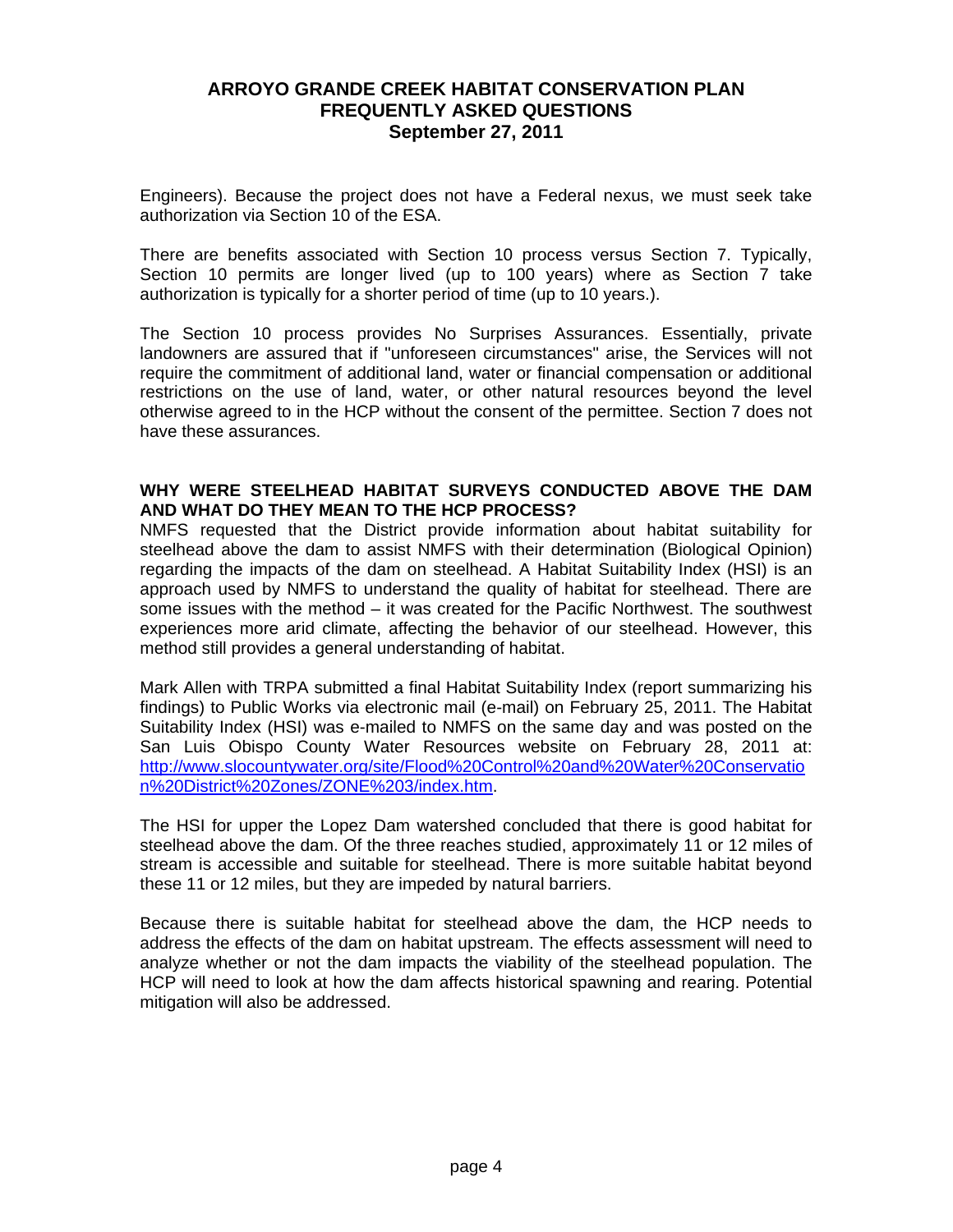#### **WHY ARE WE CONDUCTING A PEER REVIEW OF THE HCP PROCESS AND IS THE FIRM CHOSEN TO DO THIS WORK QUALIFIED?**

Because the HCP is not a new project, having been underway for several years, the District proposed hiring a firm to provide a detailed review and analysis of the current draft HCP, the various issues that have been raised by the agencies over the years, the numerous future tasks required, and the goals of the District relative to the HCP. From this analysis the District and the consulting firm would develop a strategy to move the HCP forward. The District's intent was to incorporate a firm that not only understands the requirements of the species involved, but one that is expert in applying the requirements of the law to the situation at hand.

With Zone 3 approval, the District expanded the current HCP project team by adding HT Harvey and Associates, a full-service environmental consultant with demonstrated and successful experience in producing HCPs and Implementing Agreements for anadromous fish. H.T. Harvey and Associates have a long and successful working history with the U.S. Fish and Wildlife Service, National Marine Fisheries Service, and California Department of Fish and Game. Additionally, this firm understands the need to balance the agencies' needs with the District's needs.

H.T. Harvey and Associates was requested to provide a detailed review and analysis which would address the following key issues:

- How far the District is into the process (e.g.,  $90\%$  done?);
- Any fatal flaws in the District's goals;
- Any key issues remaining to be addressed;
- Any important deficiencies in the work performed to date; and
- H.T. Harvey and Associates' recommendations for moving the process forward.

On January 6, 2010, this approach was reviewed and supported by the Zone 3 Technical Advisory Committee. On January 20, 2011, this approach was approved by the Zone 3 Advisory Committee.

It is anticipated that completion of this effort will lead to a strategy for the completion of the HCP process. Further work, if needed, may or may not involve additional work for H.T. Harvey and Associates. The results of their review will be presented to the Zone 3 TAC once comments from NMFS and USFWS provide some indication on what revisions are appropriate.

## **WHY IS THE HCP TAKING SUCH A LONG TIME?**

The length of time to complete the permitting process depends on the complexity of issues involved (e.g., the number of species) and the completeness of the documents submitted by the applicant. The FWS will work to complete all steps, such as the public comment process, as expeditiously as possible. The most variable factor in permit processing requirements is the level of analysis required for the proposed HCP under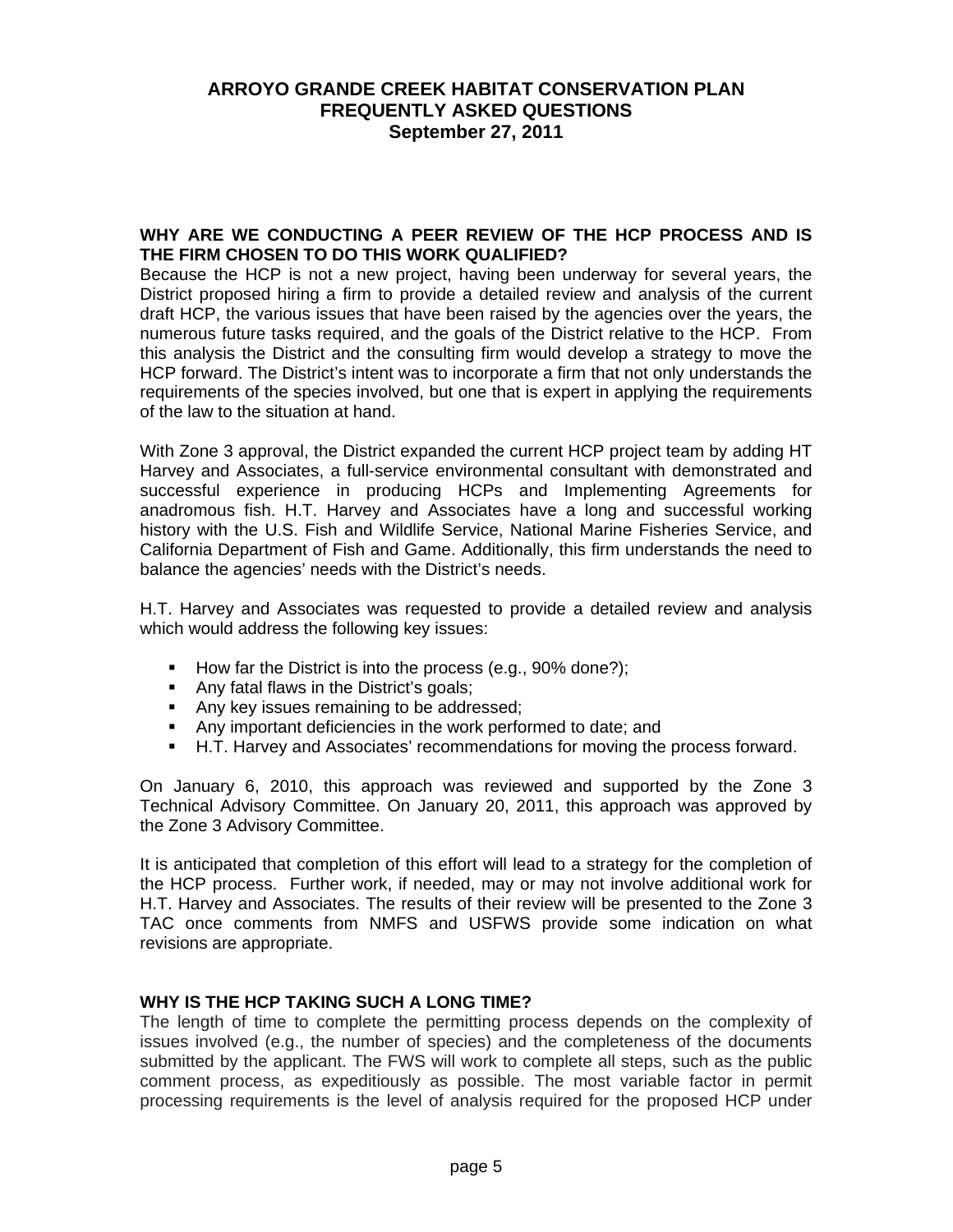NEPA, in other words, whether an Environmental Impact Statement (EIS), Environmental Assessment (EA), or a categorical exclusion is required. Other factors such as public controversy can also affect permit processing times.

The attached time line outlines the HCP process. It is based on the assumption that the Project will prepare an Environmental Assessment (EA) to meet NEPA requirements rather than an Environmental Impact Statement (EIS). The latter is a larger document that requires considerably more review and can take up to 4 years to complete.

Regarding the long time frame the County has endured during the process of obtaining a Section 10 permit thus far, even if this project had a Federal nexus we would still be in discussions with NMFS regarding a flow release schedule. Formal consultation via Section 7 would not be able to move forward at this point. The flow release schedule must be determined along with all mitigation measures prior to initiating consultation.

Also, even if we had a Section 7 nexus, we would still need to complete the NEPA and CEQA processes which have time frames associated with them (18 mo +).

Providing a firm time line for the current process is difficult. There are several unknowns that could substantially impact the time line shown in the table, such as:

- **The potential for a higher level NEPA document**
- The potential need for additional studies to provide more information
- **The work loads and priorities of FWS and NMFS, which are increasingly being** driven by legal decisions and court orders
- The ever-changing regulatory environment, especially with regard to anadromous fish species

The timeline was submitted to both FWS and NMFS for review, but neither agency could commit to the time line because the process depends on their future availability to review and respond. However, both agencies have assured us that they will work to respond in a timely manner, to the degree possible. Although the time line was originally provided by FWS, both agencies provide the same services with regards to the Section 10 process; therefore, the time line is applicable no matter which agency is the lead Federal agency.

Although the HCP development process has taken some 5-plus years to date, the HCP is carefully working through the issues raised by the first draft HCP, in a manner that avoids substantial annual budget impacts. That 2004 draft served to highlight some of the key issues, and moved the process of study and negotiation forward, but did not meet all of the permit issuance criteria. Since 2004, regular coordination with the agencies has guided and bolstered the evaluation of the details of downstream release scenarios, winter time attraction flow options, flow monitoring and release trigger methods, and climate monitoring and prediction methods. Although we can anticipate that the next draft HCP will jump-start the process outlined in the attached time line, we must also anticipate that there will be additional details that will require a more detailed response from the District.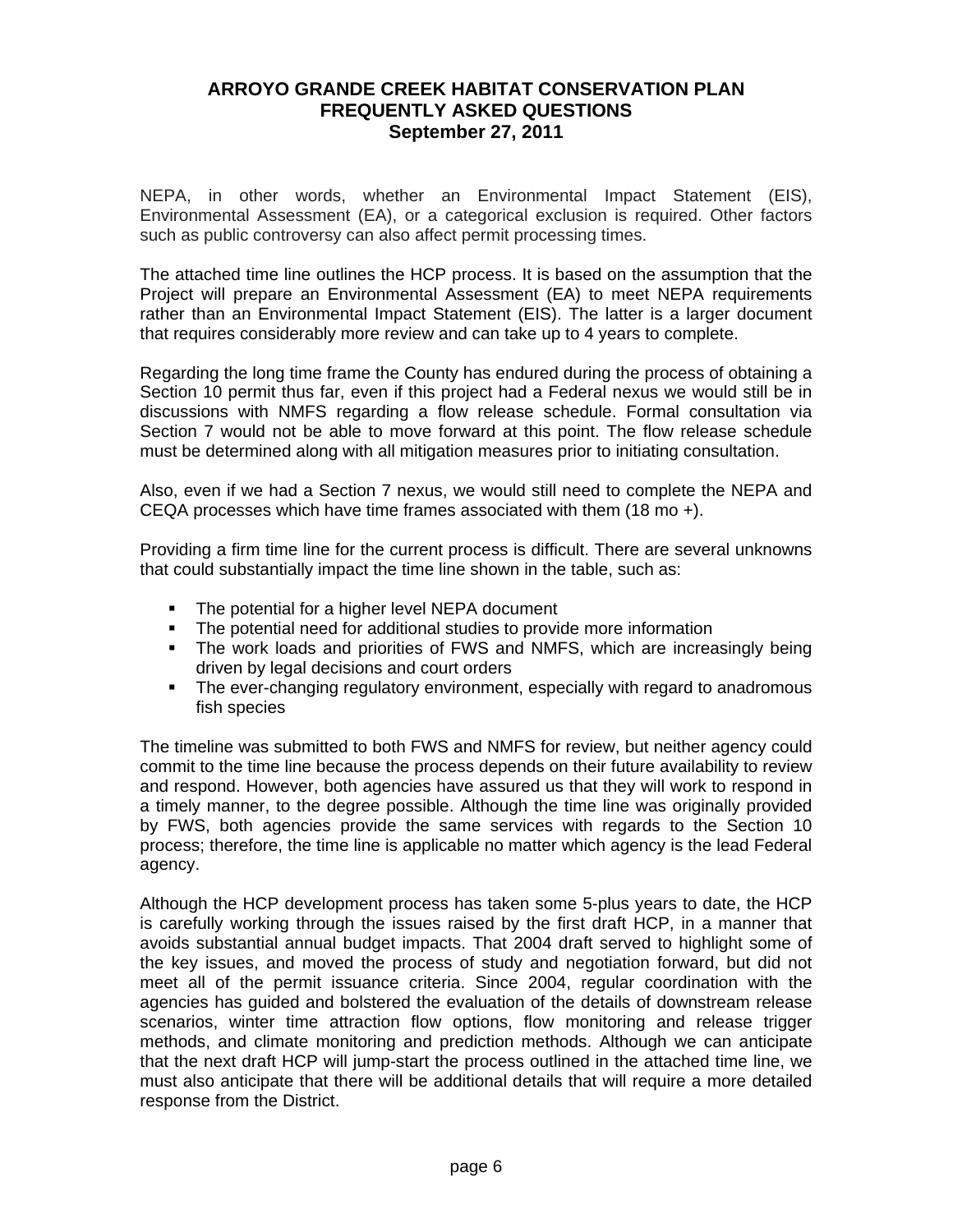It is clear that every group involved in the HCP process is anxious to move to the implementation phase, anticipating that implementation will better benefit both the resources affected as well as the community served by the Lopez project. At the same time, it is important to understand that all HCPs and their accompanying permits and agreements will be subject to a high degree of scrutiny from a variety of stakeholders. This level of interest and care is based upon the basic premise of the Endangered Species Act which is the fact that the survival of the species is at stake. In the long run, it is of the utmost importance to ensure that the various perspectives on each issue are fully addressed before moving ahead with the program.

#### **CAN WE CHANGE THE SCHEDULE TIME LINE FORMAT SO THAT IT IS MORE READABLE/USER-FRIENDLY?**

The time line format that we have been using was provided to us by the U.S. Fish and Wildlife Service. It is important to stick with this format for discussion purposes.

#### **WHAT IS THE OFFICIAL START DATE OF THE SCHEDULE?**

The time line will begin when the District submits a revised draft HCP to the agencies for their review, and the agencies agree that the document meets their criteria for a draft HCP.

#### **DO WE KEEP RECORDS AT MEETINGS WITH THE RESOURCE AGENCIES AND ARE THEY APPROVED BY ALL PARTIES INVOLVED?**

We record all pertinent information during meetings with resource agencies in staff meeting notes. Similar to staff of local agencies, staff of resource agencies are not authorized to approve or make commitments on their agency's behalf, therefore, comments, advice and/or direction given at staff level meetings does not bind the agency in any way.

### **HOW MUCH OF THE DAM EIR CAN BE USED FOR THE HCP?**

A full Environmental Impact Report (EIR) was prepared in the late 1990's to assess the potential environmental effects of the Lopez Dam Seismic Retrofit Project. Some of the information contained in the EIR is useful to the Habitat Conservation Plan (HCP) effort; however, the EIR was prepared for a specific project that occurred during a relatively short time frame (2001-2003) in a limited geographic area.

The EIR was required by the California Environmental Quality Act (CEQA). CEQA is a state law that requires state and local public agencies in California to identify the significant environmental impacts of their actions and to avoid or mitigate those impacts, if feasible. EIRs are prepared in accordance with the detailed requirements of CEQA and with the State CEQA Guidelines contained in the California Code of Regulations. The EIR focused primarily on the short term impacts of the retrofit project, that is, those that would occur during the construction process. Long-term impacts were those that resulted from widening the dam, essentially the loss of some areas alongside the dam and in the borrow areas that provided wildlife habitat. As required by the statute and